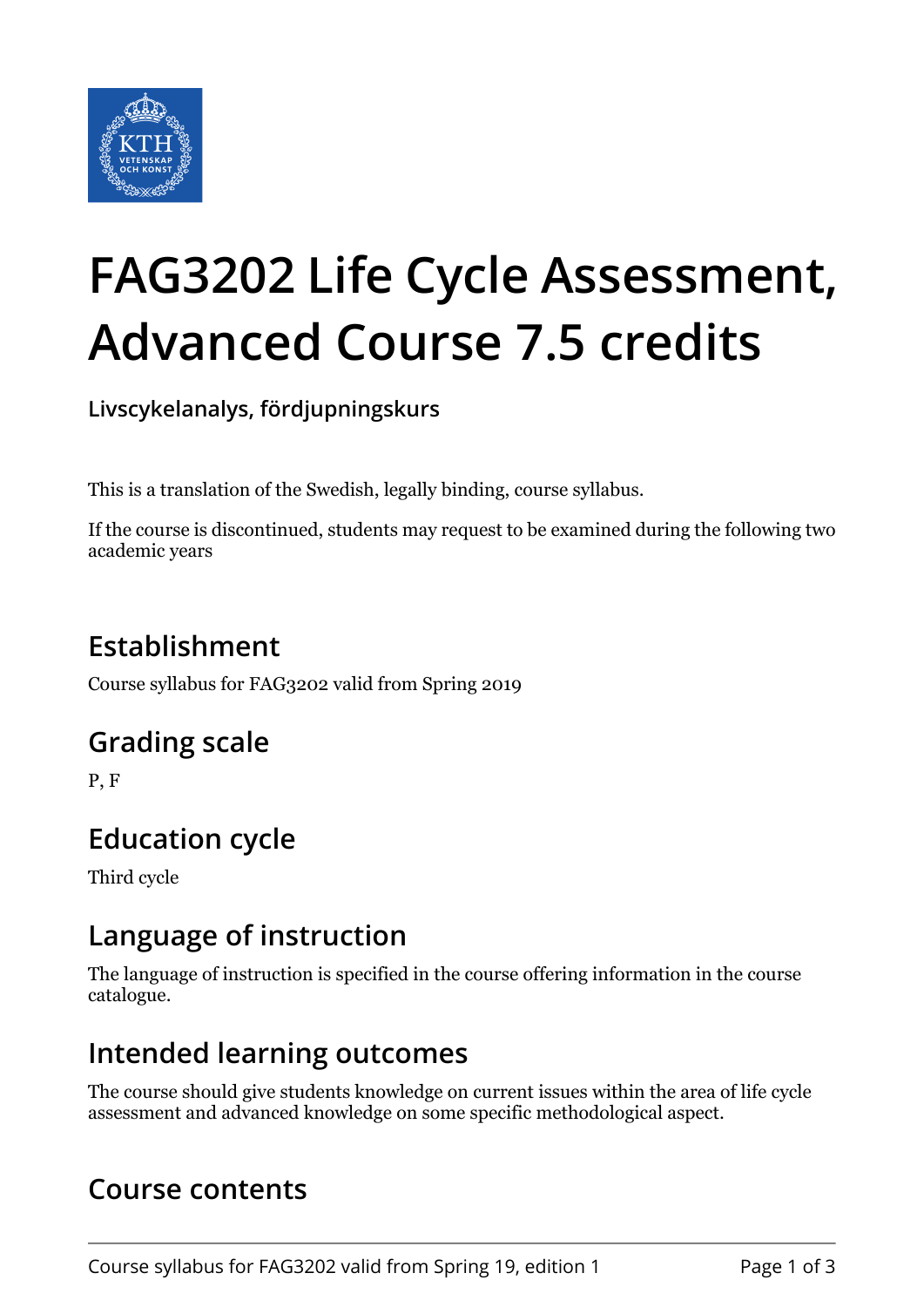The topic of the course is Life Cycle Assessment methodology.

# **Disposition**

The course is given as a seminar and literature course. The literature consists of one part that is common for all student and one part that is chosen individually together with the examiner. The students should write a paper on a specific methodological aspect. The paper should be of such a quality that it could be published as a scientific paper, a part of a cover essay for a thesis, or an application or something similar. The format is discussed and decided together with the examiner. Normally the paper should be 8 pages long, but this may vary depending on the chosen format. One seminar is given at the start of the course, one for the common literature and one each when the individual papers are presented. The students can also get individual supervision during the course. The students should read and comment on each others papers.

# **Specific prerequisites**

When starting the course the students should have basic practical knowledge of Life Cycle Assessment for example from a basic course, or by having done a published life cycle assessment or equivalent.

## **Course literature**

Kurslitteraturen består dels av en del som är gemensam för alla studenterna och dels en del som väljs individuellt av studenterna i samråd med kursansvarige. Den gemensamma litteraturen väljs så att det ger en översikt över aktuella forskningsfrågor inom området livscykelanalyser och ger studenterna en gemensam bas. Den individuella litteraturen väljs så att studenterna kan fördjupa sig i någon specifik frågeställning. Kurslitteraturen omfattar normalt ca 500 sidor och består huvudsakligen av vetenskapliga artiklar.

## **Examination**

• INL1 - Homework, 7.5 credits, grading scale: P, F

Based on recommendation from KTH's coordinator for disabilities, the examiner will decide how to adapt an examination for students with documented disability.

The examiner may apply another examination format when re-examining individual students.

## **Other requirements for final grade**

The ccourse requirements are one accepted paper and active participation in the seminars.

## **Ethical approach**